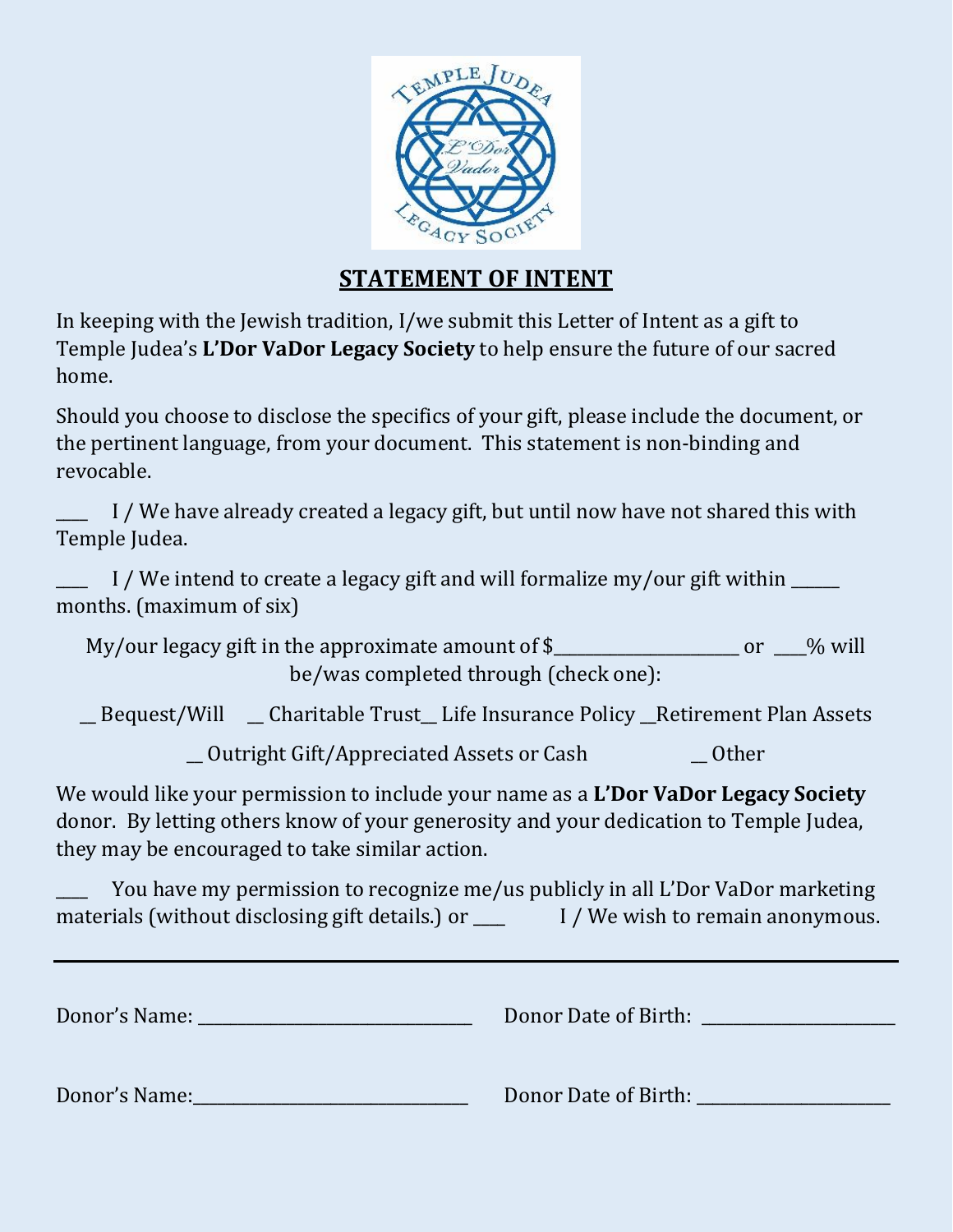Name(s) for Formal Recognition: (ex. Ruth and Samuel Donor, Ms. Ruth Donor) Home phone: \_\_\_\_\_\_\_\_\_\_\_\_\_\_\_\_\_\_\_\_\_\_\_ Cell Phone: \_\_\_\_\_\_\_\_\_\_\_\_\_\_\_\_\_\_\_\_\_\_\_\_ Email #1:\_\_\_\_\_\_\_\_\_\_\_\_\_\_\_\_\_\_\_\_\_\_\_\_\_\_\_\_\_\_\_\_\_\_\_\_\_\_\_\_\_\_\_\_\_\_\_\_\_\_\_\_\_\_\_\_\_\_\_\_\_\_\_\_\_\_\_\_\_\_\_\_ Email #2:  $\Box$ Primary Address:\_\_\_\_\_\_\_\_\_\_\_\_\_\_\_\_\_\_\_\_\_\_\_\_\_\_\_\_\_\_\_\_\_\_\_\_\_\_\_\_\_\_\_\_\_\_\_\_\_\_\_\_\_\_\_\_\_\_\_\_\_\_\_\_\_\_\_\_\_\_\_\_\_\_\_\_\_\_\_\_\_\_\_ Seasonal Address: \_\_\_\_\_\_\_\_\_\_\_\_\_\_\_\_\_\_\_\_\_\_\_\_\_\_\_\_\_\_\_\_\_\_\_\_\_\_\_\_\_\_\_\_\_\_\_\_\_\_\_\_\_\_\_\_\_\_\_\_\_\_\_\_\_\_\_\_\_\_\_\_\_\_\_\_\_\_\_\_\_\_\_\_\_\_\_\_\_\_\_\_\_\_\_\_\_\_\_\_\_\_\_\_ Donor's Signature: Date: Date: Date: Date: Date: Date: Date: Date: Date: Date: Date: Date: Date: Date: Date: Date: Date: Date: Date: Date: Date: Date: Date: Date: Date: Date: Date: Date: Date: Date: Date: Date: Date: Date: \_\_\_\_\_\_\_\_\_\_\_\_\_\_\_\_\_\_\_\_\_\_\_\_\_\_\_\_\_\_\_ \_\_\_\_\_\_\_\_\_\_\_\_\_\_\_\_\_\_\_\_\_\_\_\_\_\_\_\_\_\_ Donor's Signature: Donor's Signature: \_\_\_\_\_\_\_\_\_\_\_\_\_\_\_\_\_\_\_\_\_\_\_\_\_\_\_\_\_\_\_ \_\_\_\_\_\_\_\_\_\_\_\_\_\_\_\_\_\_\_\_\_\_\_\_\_\_\_\_\_\_ Suggested Gift/Bequest Language: "I,  $\frac{1}{\sqrt{2}}$  (name) of  $\frac{1}{\sqrt{2}}$  (city, state, zip), give, devise and bequeath to Temple Judea, a 501 (c)3 non-profit organization, 4311 Hood Road, Palm Beach Gardens, FL 33410, (Federal Tax # 59-2100649) \_\_\_\_\_\_\_\_\_\_\_\_\_\_\_\_\_ (written amount or percentage of the estate or description of the property) for its use and purpose." Kindly indicate in your paperwork if Temple Judea's Investment Committee will manage your gift or if the Jewish Community Foundation will manage your gift. 4311 Hood Road – Palm Beach Gardens – Florida 33410 Phone: 561-624-4633 Fax: 561-624-4076

[morli@gotj.org](mailto:morli@gotj.org)